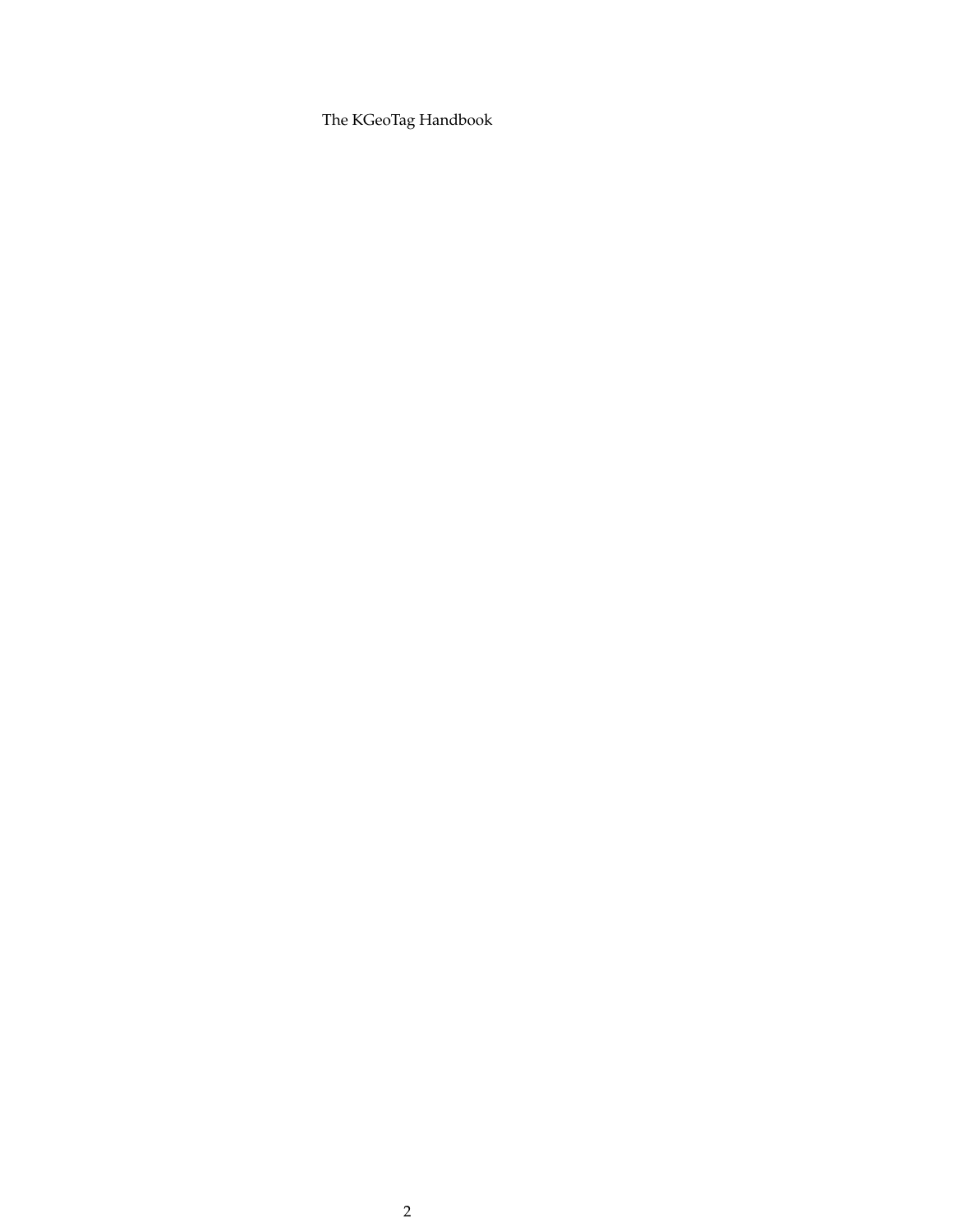## **Contents**

|     | 1 Overview |         |                                                                                       |                 |
|-----|------------|---------|---------------------------------------------------------------------------------------|-----------------|
| 1.1 |            |         |                                                                                       |                 |
| 1.2 |            |         |                                                                                       | $-5$            |
| 1.3 |            | $-5$    |                                                                                       |                 |
|     | 1.3.1      |         |                                                                                       | $-5$            |
|     | 1.3.2      |         |                                                                                       |                 |
|     |            | 1.3.2.1 |                                                                                       | $6\overline{6}$ |
|     |            | 1.3.2.2 | Drag and drop interface $\dots \dots \dots \dots \dots \dots \dots \dots \dots \dots$ |                 |
|     |            | 1.3.2.3 |                                                                                       |                 |
|     |            | 1.3.2.4 |                                                                                       |                 |
|     | 1.3.3      |         |                                                                                       | $6\overline{6}$ |
|     | 1.3.4      |         |                                                                                       |                 |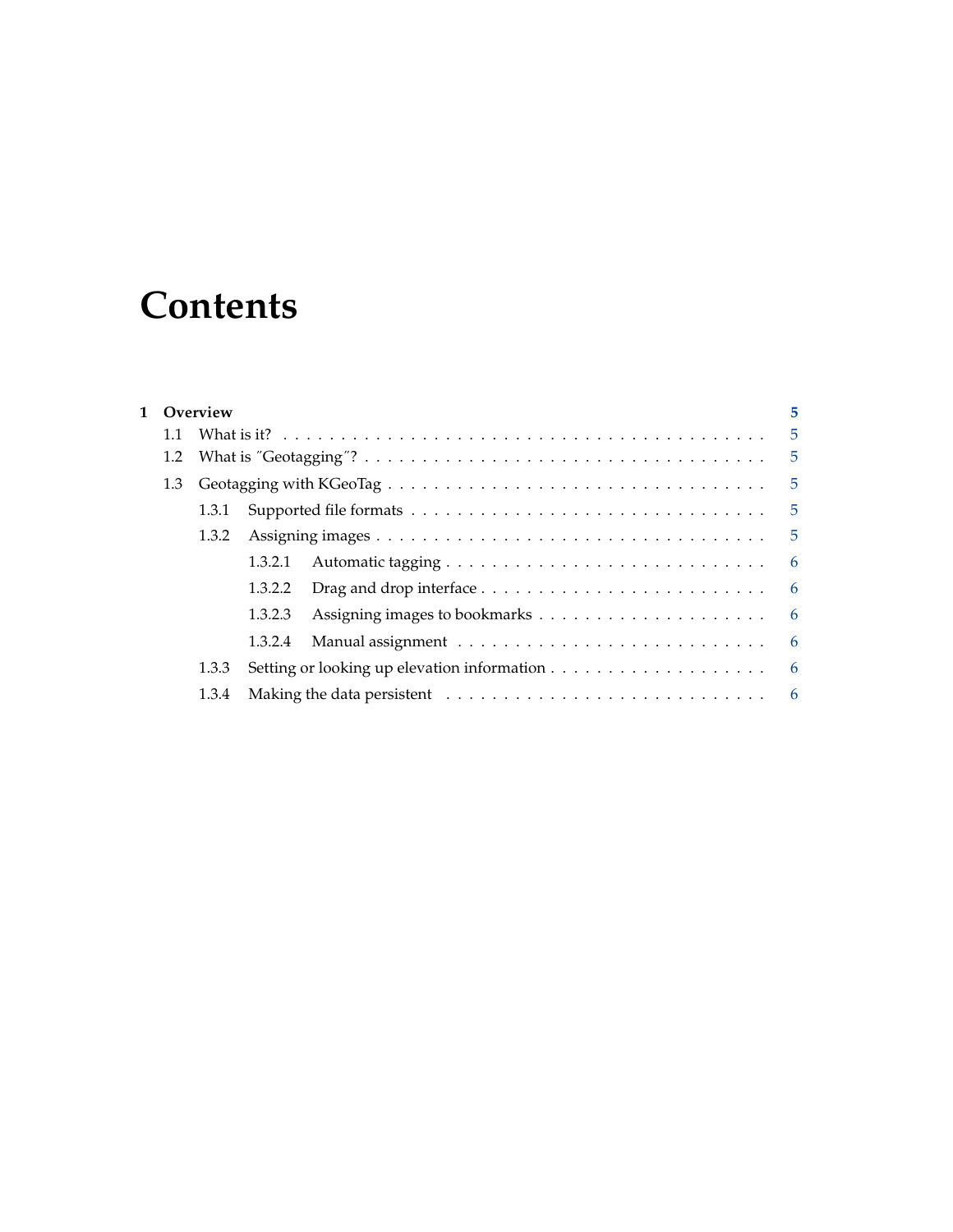#### **Abstract**

This is a user manual stub for KGeoTag, the stand-alone photo geotagging program. At the moment, there's not much to see here apart from the general information you can find on [KGeoTag's homepage,](https://kgeotag.kde.org/) but hopefully, this will change in the future ;-)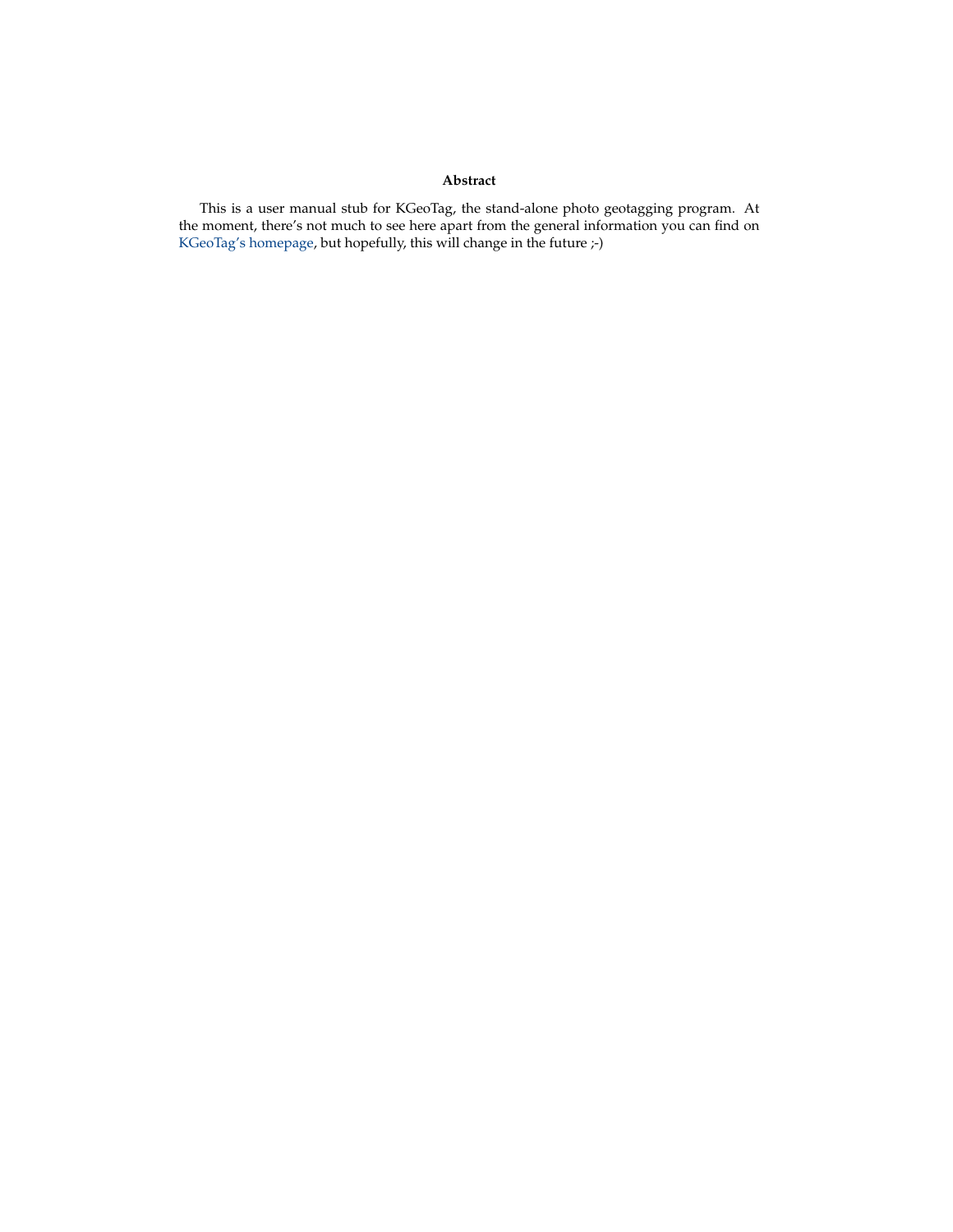## <span id="page-4-0"></span>**Chapter 1**

## **Overview**

### <span id="page-4-1"></span>**1.1 What is it?**

KGeoTag is a Free/Libre Open Source photo geotagging program. It's written in C++[/Qt](https://www.qt.io/) and uses the [KDE Frameworks.](https://api.kde.org/frameworks/) It's published under the terms of the [GNU General Public License](https://www.gnu.org/licenses/#GPL) [\(GPL\).](https://www.gnu.org/licenses/#GPL)

### <span id="page-4-2"></span>**1.2 What is** ˝**Geotagging**˝**?**

Photos (e.g. JPEG images) contain metadata like the creation date, camera information etc. Those are either stored in the so-called [Exif header,](https://en.wikipedia.org/wiki/Exif) in an [XMP sidecar file](https://en.wikipedia.org/wiki/Extensible_Metadata_Platform) or in both. This data can also represent geographic coordinates so that it's replicable where the images were taken.

Most cameras don't have GPS receivers, so, most can't save coordinates when taking images. A common approach is to e.g. carry a small GPS logging device along (or nowadays also using a smartphone  $(-)$ ), which records a track all the time. Later on, the images' dates can be compared to the GPS log's points' dates to figure out where an image was taken.

If one knows for sure where the respective photo was taken, it's also possible to assign coordinates to the images manually.

### <span id="page-4-3"></span>**1.3 Geotagging with KGeoTag**

#### <span id="page-4-4"></span>**1.3.1 Supported file formats**

KGeoTag currently supports The following image formats: [JPEG,](https://en.wikipedia.org/wiki/JPEG) [PNG,](https://en.wikipedia.org/wiki/Portable_Network_Graphics) [WebP,](https://en.wikipedia.org/wiki/WebP) [TIFF,](https://en.wikipedia.org/wiki/TIFF) [OpenRaster](https://en.wikipedia.org/wiki/OpenRaster) and [Krita Document.](https://en.wikipedia.org/wiki/Krita)

Geodata can be loaded from (uncompressed) [GPX](https://en.wikipedia.org/wiki/GPS_Exchange_Format) files.

#### <span id="page-4-5"></span>**1.3.2 Assigning images**

KGeoTag offers multiple ways to assign coordinates to images: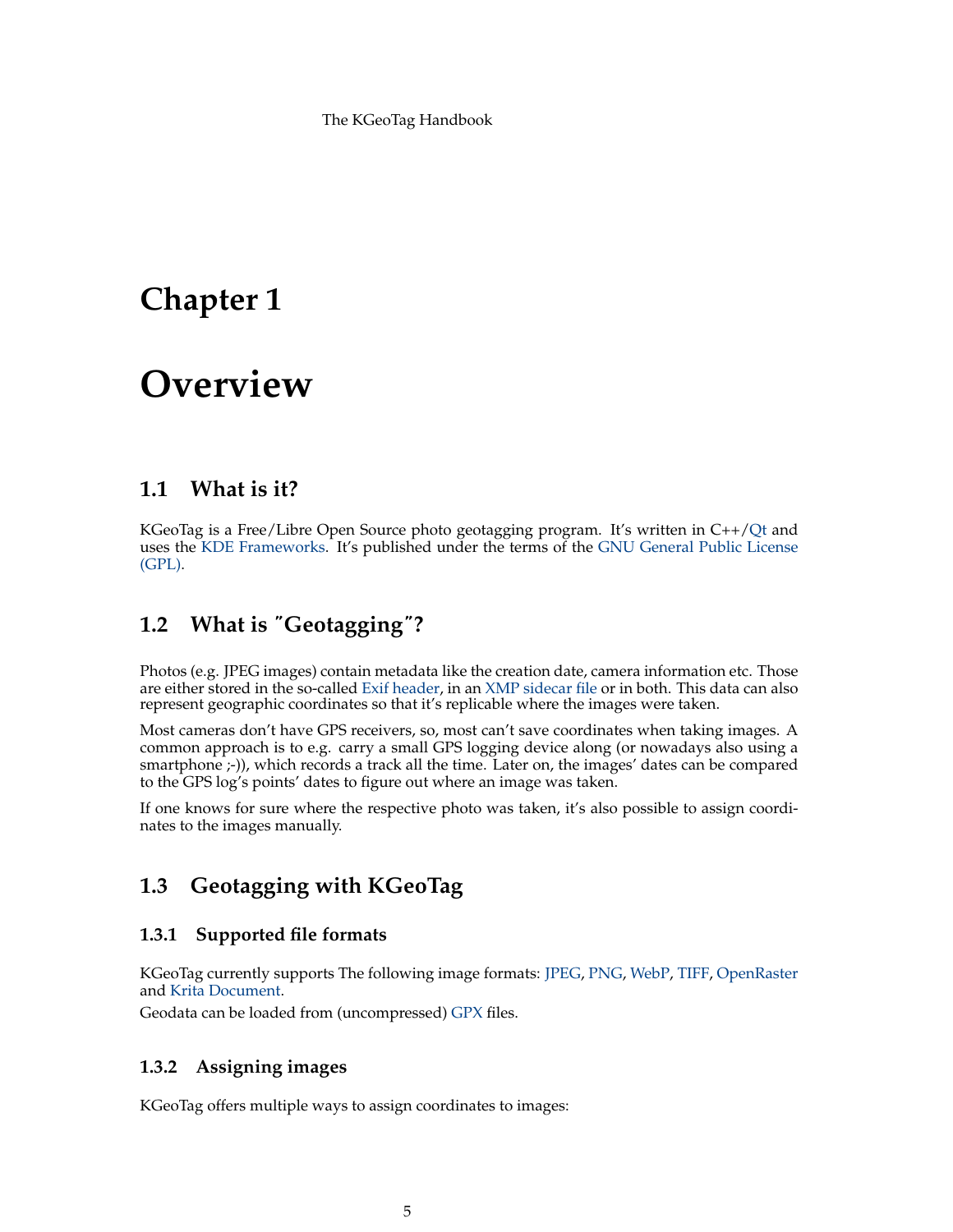#### <span id="page-5-0"></span>**1.3.2.1 Automatic tagging**

The most convenient approach is automatic matching using geodata provided by GPX files. Those can be loaded and displayed on a map. Using this data, images can be assigned with matching geographic coordinates by finding (more or less) exact chronological matches, or by interpolating a likely position if no exact match can be found.

Normally, the images only provide a time and date, but no timezone. Thus we need to set one to make an assignment possible. The presumably correct timezone is detected from the geographic location of the GPX file, but it can also be set manually.

If altitude values aren't set in the dataset or they are not accurate enough, they can be looked up using opentopodata.org (see below).

The clocks of cameras mostly aren't radio-controlled and often have a slight offset. If the images' dates have a time drift due to the camera's clock being not exactly in sync with the GPS data (which is assumed to be correct), a deviation can be defined. It then will be considered when searching for matches, and can also be used to fix the images' dates.

#### <span id="page-5-1"></span>**1.3.2.2 Drag and drop interface**

Another option is tagging images via drag and drop. One or more images can be selected and dropped onto the map, to their respective location (possibly also guided by some GPX track). Elevations can't be ascertained this way, so either, they are left to be ˝0 m˝ (sea level), entered manually or looked up via opentopodata.org (either automatically or manually, see below).

#### <span id="page-5-2"></span>**1.3.2.3 Assigning images to bookmarks**

For places frequently assigned to images (like one's home, where one doesn't carry a GPS logger), bookmarks can be defined. Images can then be assigned to the respective coordinates easily.

#### <span id="page-5-3"></span>**1.3.2.4 Manual assignment**

It's also possible to enter coordinates for one or more images by hand. The altitudes can be either looked up automatically using opentopodata.org (see below), or also be entered manually.

#### <span id="page-5-4"></span>**1.3.3 Setting or looking up elevation information**

Altitudes can always be set manually. Alternatively, the altitudes can also be looked up querying different elevation datasets using [opentopodata.org'](https://www.opentopodata.org/)s API.

The preset is to use the [ASTER](https://asterweb.jpl.nasa.gov/gdem.asp) dataset. This one covers the whole globe. Others can be used as well, cf. [opentopodata.org's homepage.](https://www.opentopodata.org/#public-api)

By default, such a server lookup has to be triggered manually. It's also possible to enable automated altitude lookups for all images dropped on the map (which yields geographic coordinates but no elevation) and coordinates entered manually.

#### <span id="page-5-5"></span>**1.3.4 Making the data persistent**

Finally, the assigned coordinates can be saved. KGeoTag can either write them to the images' Exif header (which will obviously alter the respective files), to XMP sidecar files (leaving the original files untouched) or to both. By default, a backup of each original file is created if it will be changed during the write process.